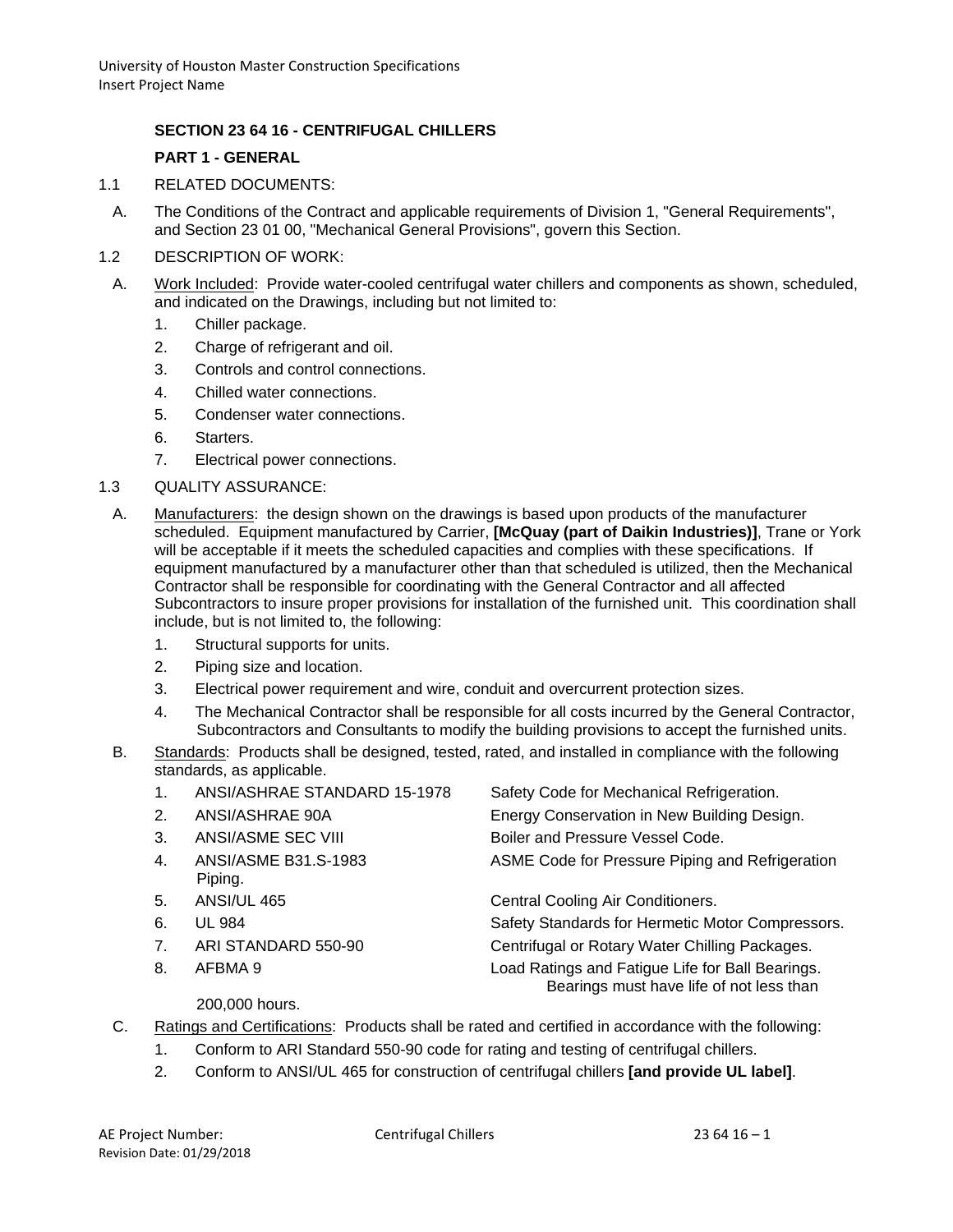- 3. Conform to ANSI/ASME Section VIII Boiler and Pressure Vessel Code for construction and testing of centrifugal chillers.
- 4. Conform to ANSI/ASHRAE Standard 15-1978 code for construction and operation of centrifugal chillers.
- 5. Unit shall bear the ARI certification label for centrifugal water-cooled chillers as applicable.
- **D. [Factory Performance Testing: One chiller of each size specified for the project shall be factory performance tested under full load conditions in an ARI-certified test facility. The manufacturer shall supply a certified test report to confirm performance as specified. Proper ARI certification documents for the test loop shall be made available upon request from the manufacturer. The performance test shall be conducted in accordance with ARI Standard 550-90 procedures and tolerances.**
	- 1. **The performance test shall be run with clean tubes in accordance with ARI 550-90 to include the following:**
		- **a. A downward temperature adjustment per Section A7.3 shall be made to the design leaving evaporator water temperature to adjust from the design fouling to the clean tube condition.**
		- **b. An upward temperature adjustment per Section A7.3 shall be made to the design entering condenser water temperature to adjust from the design fouling to the clean tube condition.**
		- **c. Test temperature adjustments can be verified prior to test by the Vice President, Engineering, ARI. There shall be no exceptions to conducting the performance test with clean tubes and with temperature adjustments in Paragraph a. and Paragraph b. The manufacturer shall clean tubes, if necessary, prior to test to obtain a test fouling factor of 0.0000 hr. sq. ft. F/BTU.**
		- **d. Factory performance testing shall include integrated part load value (IPLV) testing. Test reports provided with O&M Manuals shall include raw data used in IPLV calculations.**
	- 2. **The factory test instrumentation shall be per ARI Standard 550, and the calibration of all instrumentation shall be traceable to the National Institute of Standards and Technology (formerly NBS).**

# **[VERIFY IF A WITNESSED TEST IS REQUIRED]**

- 3. **The Owner or his Representative shall be notified 14 days in advance to witness the factory performance test. If the Owner or his Representative desires to witness the performance test, all travel expenses will be the Owner's responsibility.**
- 4. **A certified test report of all data shall be submitted to the Engineer prior to shipping of chillers to the job site. The factory-certified test report shall be signed by an officer of the manufacturer's company. Preprinted certification will not be acceptable; certification shall be in the original.**
- 5. **Equipment will be accepted if the test procedures and results are in conformance with ARI Standard 550-90. If the equipment fails to perform within allowable tolerances, the manufacturer will be allowed to make necessary revisions to his equipment and retest as required. The manufacturer shall assume all expenses incurred by the Owner or his Representative to witness the retest. In the event that these revisions do not achieve submitted performance, the following penalties will be imposed:**
	- **a. Capacity Test: For each ton below the allowable capacity as set forth in ARI 550-90 of the design capacity, five hundred dollars (\$500.00) per ton will be deducted from the contract price.**

**Allowable capacity = (1 - tolerance) x design capacity; tolerance per ARI 550-90, Section 5.4.**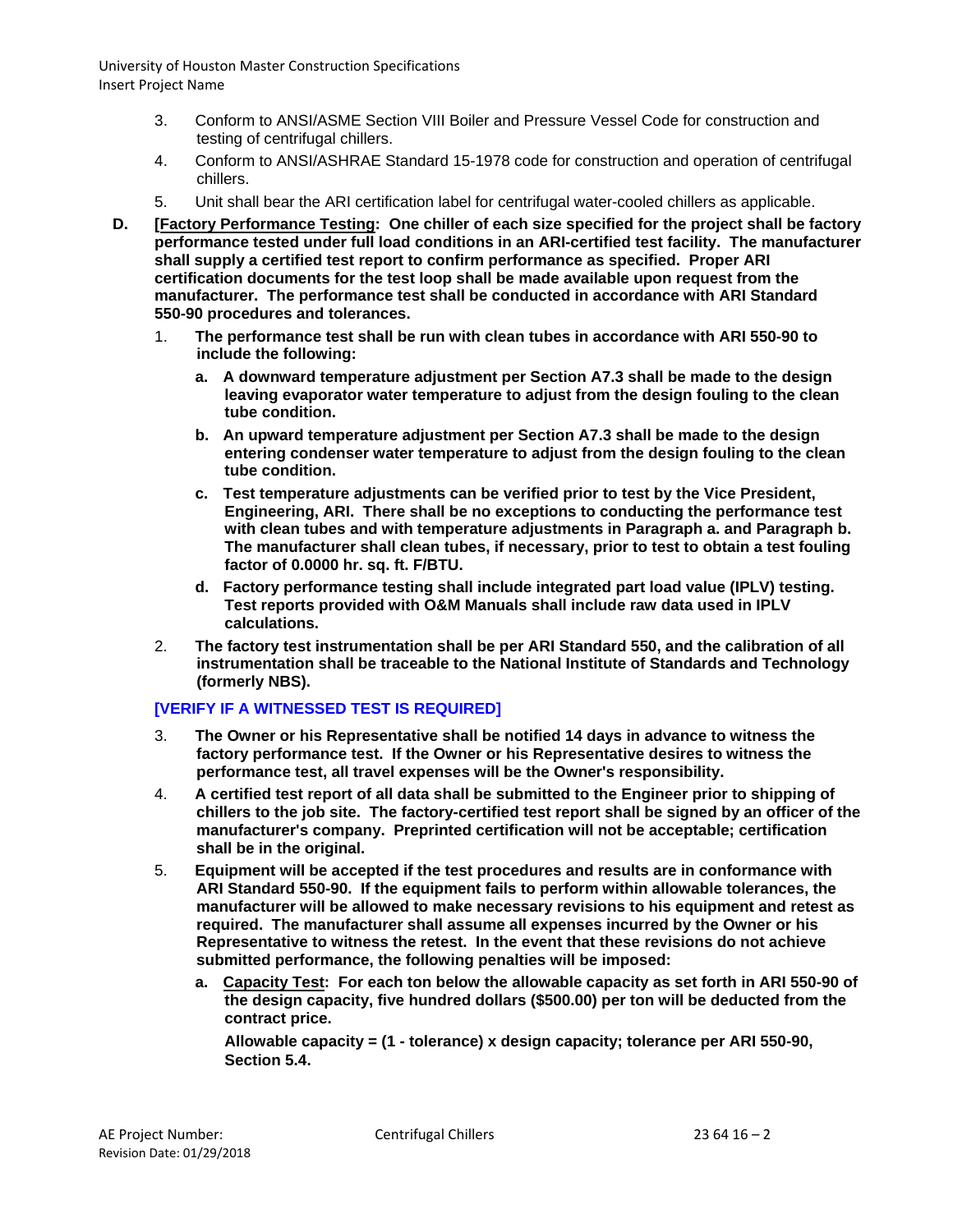- **b. Power Consumption Test: The power consumption penalty for all load points shall be based upon the tolerances set forth in ARI 550-90. The power consumption penalty (P.C.P.) will be calculated based upon the following formula:**
	- **P.C.P. = [Measured kW - (Measured Tons x Allowable kW/Ton\*)] x \$1000/kW**

**\* Allowable KW/Ton = (1 + tolerance) x design kW/Ton; tolerance per ARI 550-88, Section 5.4.**

- **c. Total Performance Penalty: The total performance penalty will be the sum of Capacity Penalty and Power Consumption Penalty, times the number of typical chillers, regardless of whether all chillers are tested.**
- 6. **Equipment manufacturer shall not invoice for the centrifugal chillers(s) until successful completion of the performance test or acceptance of penalty deduction from the contract.]**
- E. Warranty: Provide [two] [five] [\_\_\_\_\_] year warranty for chillers including coverage for [compressor] [compressor motor] [evaporator] [condenser] [complete chiller package] [gear box] [refrigerant metering system] as manufactured and delivered to site including [materials] [and labor] [only].
- F. Maintenance Service: Provide service and maintenance of chillers for period of [one] [two] [five] [\_\_\_\_\_] years from Date of Substantial Completion. Manufacturer shall have local stock of parts for centrifugal chillers proposed. Manufacturer shall have local service organization which shall have been established for at least 5 years.
- 1.4 SUBMITTALS:
	- A. Shop drawing submittals shall include, but not be limited to, the following:
		- 1. Drawings indicating components, assembly, dimensions, weights and loadings, required clearances, and location and size of field connections. Indicate equipment, piping and connections, valves, strainers, and thermostatic valves required for complete system.
		- 2. Submit product data indicating rated capacities, weights, specialties and accessories, electrical requirements and wiring diagrams.
		- 3. Written description of equipment functions and normal operating characteristics.
		- 4. Written operating instructions including check-out, adjustment, start-up, routine and normal operations, regulations and controls, and shutdown for emergency.
		- 5. Written instructions for installation and assembly, where required, including assembly drawings showing match-marking of field-assembled components.
		- 6. Chiller starter cut sheets with components, features, options, and wiring clearly indicated.
		- 7. Motor data as specified in Section 23 04 00, "Motors and Controllers".
		- 8. Wiring diagrams showing power and control wiring for chiller components, safety devices, and controls, clearly indicating both factory and field wiring.
		- 9. Written listing of limiting conditions of chiller including minimum permissible temperatures, minimum voltages, maximum and minimum permitted ambient conditions, maximum permitted chilled-water-entering temperature, recommended thermal shock, and change-over temperatures.
		- 10. Performance certifications and certified reports.
		- 11. Warranties and guarantees.
		- 12. Additional information as specified in Section 23 01 00.
- 1.5 HANDLING:
- A. Comply with manufacturer's installation instructions for rigging, unloading, and transporting units.
- B. Protect units from physical damage. Leave factory shipping covers in place until installation.

# **PART 2 - PRODUCTS**

2.1 CHILLER MATERIALS AND COMPONENTS: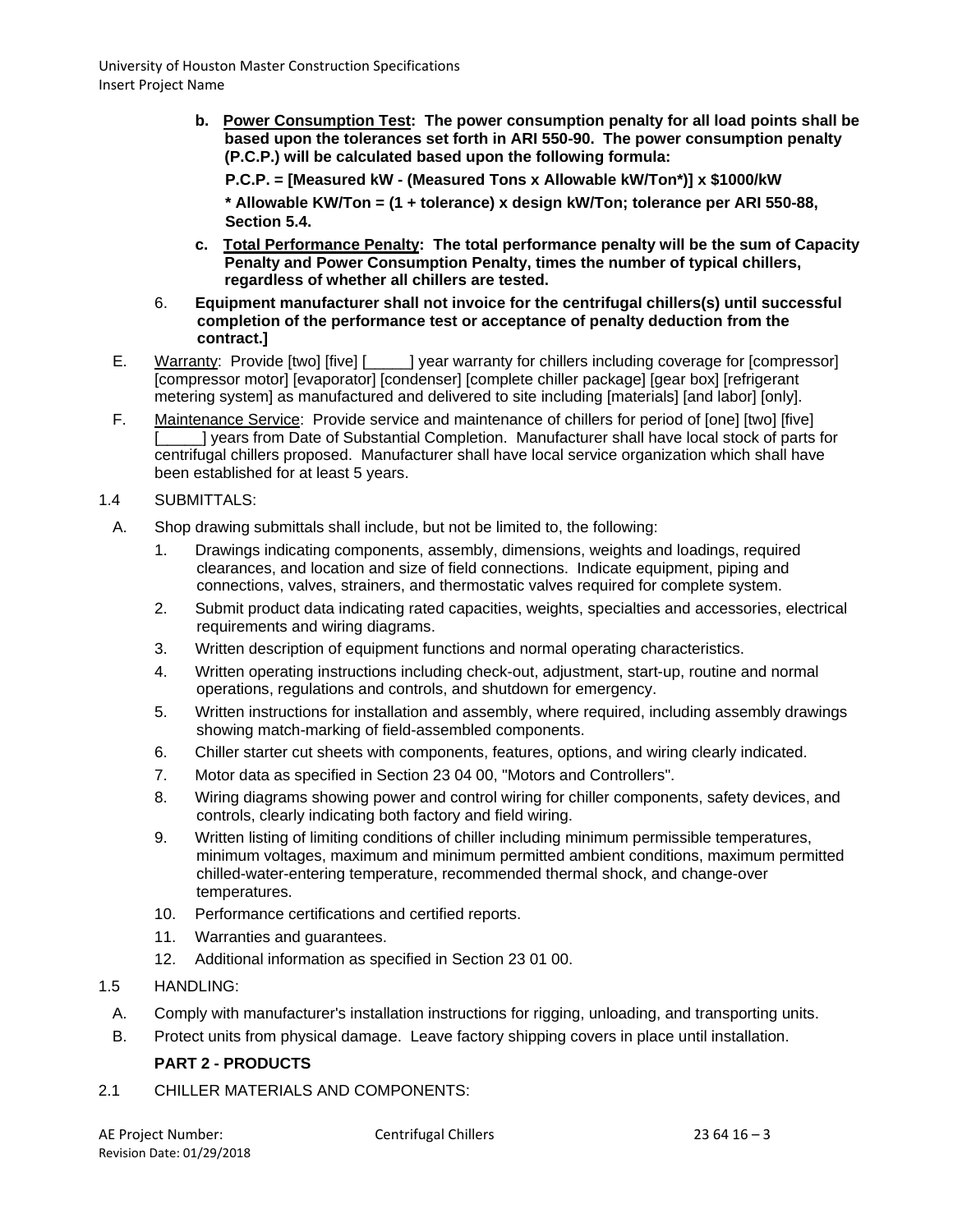- A. General: Provide chiller manufacturer's standard materials and components as indicated by his published product information, designed and constructed as recommended by the manufacturer and as required for a complete chiller installation as specified herein.
- B. Selection: Each chiller shall allow for a water side fouling factor of 0.00025 in the evaporator tubes and **[0.00075] [0.001]** in the condenser tubes. Evaporator and condenser water pressure drops shall not exceed those scheduled on the Drawings. The total kW power consumption of the units shall not exceed the scheduled kW on the Drawings **[and will be] [field-] [factory-]** verified in the chiller capacity test specified **[herein] [in Section 15675, "Chiller Field Capacity Testing"]**. Chillers shall be rated in accordance with the latest edition of ARI Standard 550-90 and shall conform to ASHRAE/ANSI 15-1978 Safety Codes.
- **C. [Refrigerants: Chillers shall be provided for use with [R-123 or R-134a].**
- D. Efficiency: Chiller full load efficiency shall be equal to or greater than that scheduled.
- E. Chillers: Shall consist of, but not be limited to, a complete system with compressor, motor, evaporator, condenser, lubrication system, purge system or pumpout unit, economizer or subcooler, capacity controller, instrument and control panel, unit mounted motor starter, factory-installed insulation and other items as specified herein or required.

## 2.2 COMPRESSORS AND MOTORS:

- A. Compressors: Shall be direct drive or gear driven, single or multistage centrifugal type. Capacity control shall be provided by fully modulating variable inlet guide vanes and shall allow capacity modulation from 100% of scheduled capacity to 15% of scheduled capacity at scheduled design conditions and with condenser water temperatures down to 65°F**[, without hot gas bypass]**. Guide vanes shall be controlled by an externally mounted electric operator in response to the refrigeration load on the evaporator. Impellers shall be high strength aluminum alloy and shall be directly connected to the motor shaft or gear driven. Compressor bearings shall be hydrodynamic sleeve type or tapered roller bearings. Sleeve bearings shall be either aluminum insert or steel backed babbit. Tapered roller bearings shall be stainless steel. The entire motor/compressor assembly shall be statically and dynamically balanced and tested at 25% overspeed. The motor/compressor assembly on direct driven units or motor/gearbox/compressor assembly on gear driven units shall be balanced to a maximum vibration amplitude of one mil as measured on the motor/compressor housing. All compressor casings shall be cast iron and shall be proof-tested at 1.5 times the maximum working pressure and leak-tested with refrigerant trace gas.
- B. Transmissions: If the compressor requires a speed-increasing transmission, it shall be hermetically sealed with the motor/compressor. The transmission shall be self-aligning with a parallel double helical gear arrangement having a minimum service factor of 1.2. If the thrust of the gears is counteracted by the design residual thrust of the impellers, single helix gear design will be acceptable. Each assembled compressor motor (transmission) shall be run-tested at the factory. At any bearing, neither the horizontal nor vertical vibration shall exceed 1.0 mil. Prior to installation, the manufacturer shall provide certified test results.
- C. Motors: Shall be hermetically sealed low-slip squirrel cage induction motors designed and guaranteed for continuous operation at nameplate rating. Motors shall be cooled with liquid or suction refrigerant circulated directly over the starter windings and between the rotor and starter. All motor windings shall be designed for operation in a refrigerant atmosphere. The motor shall be suitable for **[SCR controlled solid-state or] [Star-Delta reduced voltage]** starting at the voltage scheduled on the drawings. Motor winding temperature sensors, interlocked for unit shutdown, shall be provided for each phase.
- **D. [Open-drive Option: At the Contractor's option, open-drive equipment may be furnished in lieu of the specified hermetic equipment provided the following conditions are strictly met.]**
	- 1. **[Heat rejected to the Central Plant shall be removed by air handling unit(s) complete with chilled water cooling coils, valves, piping, controls and other required components provided at no additional cost to the Owner.]**
	- 2. **[Self-generated noise characteristics shall not exceed 78 dbA at full load, 81.5 dbA at 50% load and 81.5 dbA at 25% load.]**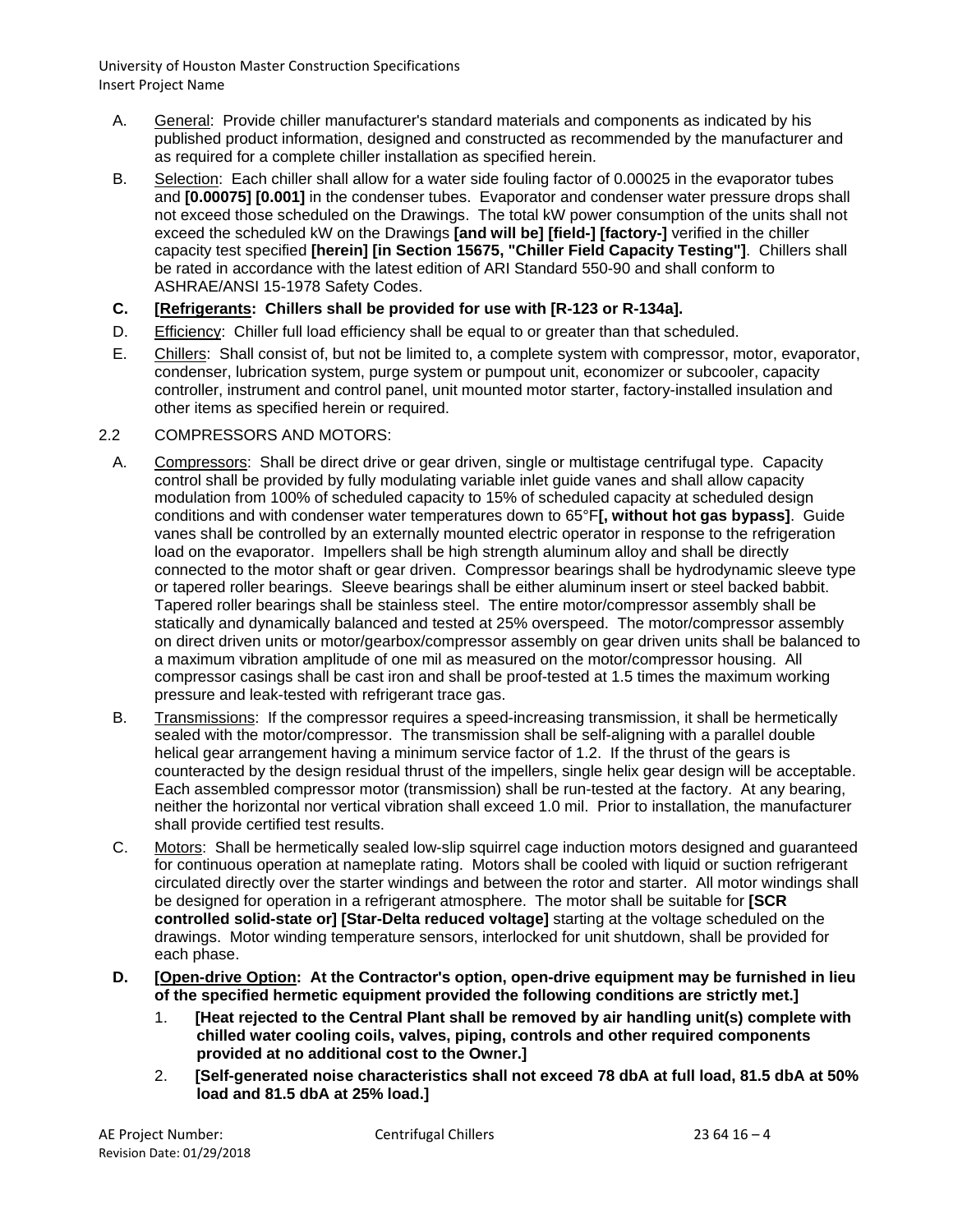#### 3. **[Power consumption shall not exceed that of the specified hermetic machines over full operating range (15% to 100%), given constant 85°F to 95°F condenser water temperature.]**

E. Lubrication: Force-feed lubrication shall be provided by a direct drive, positive displacement oil pump which shall provide positive lubrication to all bearings at all times. Power for the oil pump shall be supplied through the control power transformer/source. A lubrication oil filter with a differential pressure gauge shall be provided. A low voltage-density oil heater shall maintain oil temperature at a level to minimize its affinity for refrigerant. Power for the oil heater shall be supplied from a separate control power circuit and wired through the unit control panel. An integral or independent oil cooling system shall be provided. An interlock shall be provided to prevent motor starting unless oil pressure is established.

## 2.3 VESSELS AND ACCESSORIES:

- A. Evaporator and Condenser Vessels: Heat exchangers shall be of a shell and tube type designed in accordance with ANSI/ASHRAE 15-1978 Safety Code for Mechanical Refrigeration and ASME Code for Unfired Pressure Vessels and shall be appropriately stamped where required by ASME Code. The refrigerant side shall be proof tested 1.5 times the maximum design working pressure. The waterside working pressure shall be **[150] [300]** psi and shall be tested at 1.5 times design working pressure. Heat exchangers shall include water side taps for vent and drain connections as required. Waterside pressure drop shall not exceed scheduled values. Water side heads shall be removable to allow direct access to all tubes. Provide flanged connections with ANSI **[125] [150] [250]** pounds drilling for all heat exchanger supply and return piping.
- B. Evaporator: The evaporator shell shall be formed of carbon steel plate and shall incorporate a carbon rupture disc. The evaporator relief shall be piped through the building roof in conformance with applicable codes or as shown on the drawings. The chiller manufacturer shall be responsible for sizing the relief piping. End and intermediate tube sheets shall be carbon steel and shall be drilled for tube installation. Tube sheets shall be welded to the vessel shell and be fully self-supporting. Tubes shall be **[externally finned] [internally enhanced]** nominal 0.028" wall copper tubing mechanically expanded into the tube sheets. Tubes shall be individually cleanable and replaceable. Mesh screen eliminators shall be installed along the entire length of the evaporator to prevent liquid refrigerant carry over into the compressor. Liquid refrigerant entering the evaporator shall be distributed uniformly along its entire length without direct impingement of high velocity refrigerant on tubes. For standard water selections, minimum allowable refrigerant temperatures shall be 32°F at the design conditions scheduled with a minimum water side tube temperature of 33.5°F. The refrigerant side of the evaporator shall be vacuum and pressure leak tested with refrigerant trace gas. The evaporator shall be tested as specified hereinabove for Evaporator and Condenser Vessels. Provide a site glass at each evaporator, located such that the proper refrigerant change is near the center of the glass with the unit off.
- C. Refrigerant Flow Control: Shall be by means of a positive metering device and the chiller shall be capable of starting and operating with entering condenser water at 65°F. Adjustable or float type refrigerant metering devices and thermal expansion valves shall be inspected and adjusted by the manufacturer annually for the first 5 years of operation to assure equivalent reliability to a fixed orifice system.
- D. Condenser: The condenser shell and tube sheets shall be formed of carbon steel plate. Condenser tubes shall be **[externally finned, internally smooth nominal 0.028"] [internally enhanced nominal 0.035"]** wall copper and shall be mechanically expanded into the tube sheets **[and shall be compatible with the Brush Cleaning System specified elsewhere in these specifications]**. Tubes shall be cleanable and replaceable. The condenser shall be tested as specified hereinabove for the Evaporator and for Evaporator and Condenser Vessels.
- E. Economizer: An economizer may be incorporated to help maintain the correct differential between condensing and evaporator pressures over the entire range of loading. All units utilizing subcooling must be provided with a thermometer well to monitor the amount of subcooling.
- F. Purge System: An automatic high efficiency purge system shall be provided on low pressure refrigerant (R-123, etc.) units to remove any noncondensables and water vapor present in the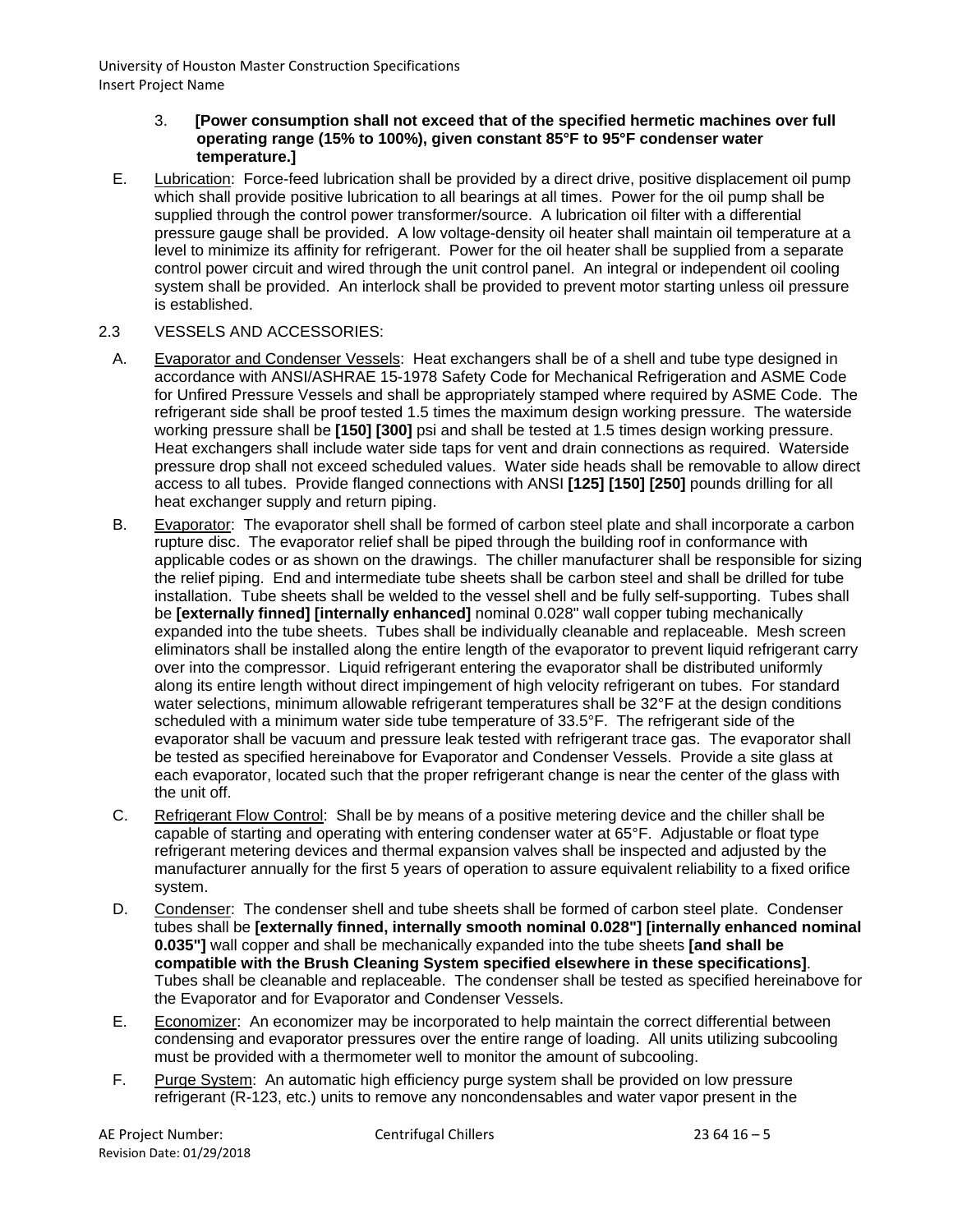refrigerant. At standard operating conditions and with a condensing refrigerant temperature of 80°F, the purge discharge shall be better than one pound of noncondensable per pound of refrigerant. The purge system shall include a purge compressor, controls, sight glass oil level indicator, electrically heated oil separator, sectionlized drum permitting separation of noncondensable gases and water from the discharge of the compressor purge, a means of return refrigerant to the condenser and drawing off of noncondensables and solenoid valves to automatically isolate the purge system from the refrigerant circuit when the purge compressor is not in operation. A purge pressure gauge, a number of starts counter, and an hour meter shall be included on the purge system.

- G. Pumpout Unit: An automatic pumpout unit and storage vessel shall be factory installed on all high pressure refrigerant (R-22, R-114, R134A, R-500, R-501, etc.) units or the unit shall be capable of storing and isolating the entire refrigerant charge in the unit condenser vessel. Unit shall be factoryinstalled and piped and shall be furnished prewired with all necessary controls, transfer pump, condensing unit and tank constructed in accordance with ASME Code for unfired pressure vessels bearing the National Board stamp. Pumpout systems shall be supplied and warranted by the centrifugal machine manufacturer. Pumpouts shall comply with the following:
	- 1. Pumpout tank(s) with ASME stamp capable of holding refrigerant charge when 80% full at 90°F.
	- 2. Separate charging connections for liquid and gas refrigerant.
	- 3. Piping and valves between pumpout and chiller to be supplied and installed by installing contractor. Contractor shall provide all piping, electrical equipment, and wiring required. Refrigerant piping shall be Type K hard-drawn copper with wrought copper fittings. Valves shall be packless type suitable for refrigerant use.
- H. Recycle/Recovery Unit: The manufacturer shall provide a portable Recycle/Recovery System. The system shall be modular allowing a single operator to transport, unload and install the system without requiring hoists, cranes, etc. the system shall include modular storage tanks, portable evacuation pump, heater, pump high pressure control, water cooled condenser, and pump starter. The system shall be compatible with **[R-123] [R-134a] [ ]** and shall have a storage capacity of **[1000]** lbs. The system shall include 25 ft. of self sealing refrigerant hoses.
- **I. [Heat Recovery Bundle: Provide a separate heat recovery tube bundle integral to the unit condenser, where scheduled.]**
- 2.4 ACCESSORIES:
	- **A. [Vibration Isolation: Vibration isolation shall be provided at all supports points. Refer to Section 23 05 48, "Vibration Isolation", for requirements.]**
	- B. Refrigerant and Oil Charge: All chillers shall be provided with a full charge of refrigerant and oil. Refrigerant and oil charge shall be checked prior to startup. All or any part of the refrigerant or oil that may be lost during startup or the warranty period, shall be replaced by the chiller manufacturer at no additional cost to the Owner.
	- C. Thermometer Wells and Site Glasses: Thermometer wells shall be provided to measure liquid refrigerant condensing and evaporating temperature and for all safety controls. Site glasses shall be provided for monitoring refrigerant and oil charge level, compressor rotation and the purge condenser drum.

# **[SELECT ONE OF THE FOLLOWING]**

**D. [Differential Pressure Sensors: Provide Orange Research, Inc. or approved equal differential pressure sensors with pressure switches and direct reading differential pressure gauges factory-installed to read across each heat exchanger. Differential pressure gauges shall be factory-mounted in the face of the chiller control panel and the pressure switches shall be factory-interlocked with the chiller controls to provide heat exchanger water flow verification. Sensors shall be similar to Series 1516 with 3-1/2" gauge readout, two reed switches and 316 stainless steel construction. Gauge range shall be adequate to monitor pressure drop from clean tubes to 0.0001 fouled tubes plus a 25% safety margin. Gauges shall be calibrated with water and shall be liquid filled to prevent pointer pulsation.]**

# **[OR]**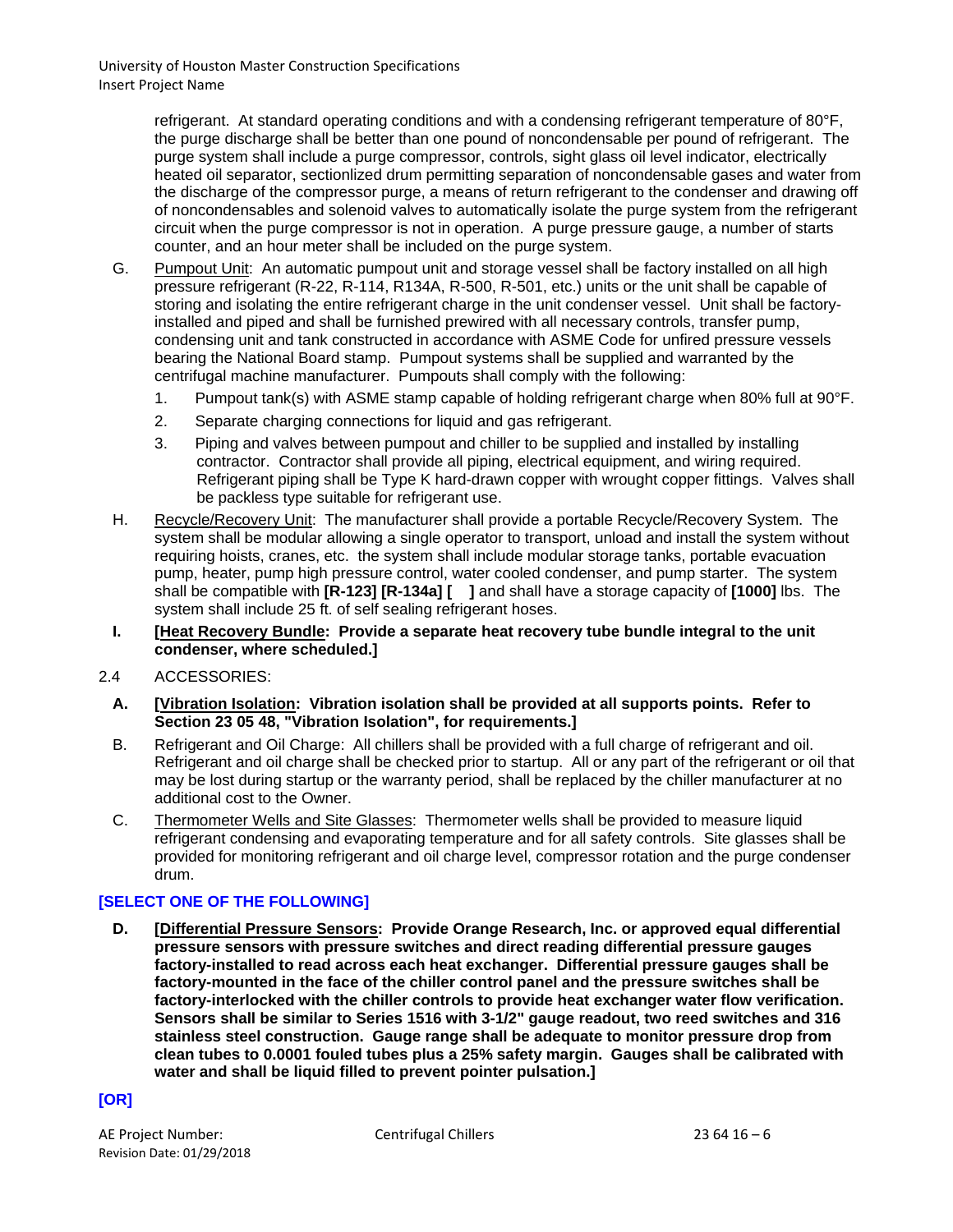- **E. [Flow Switches: Chillers shall have McDonnell-Miller No. FVS-7 or approved equal flow switches factory-installed and wired to provide chilled and condenser water flow verification.]**
- F. Insulation: All low temperature surfaces including, but not limited to, evaporator and water boxes, suction elbow, economizer and motor cooling piping, shall be factory-insulated with 3/4" closed-cell foam or an approved equal sheet insulation.
- G. Painting: All exposed surfaces and insulation shall be primed and painted using the manufacturer's standard paint system and colors.
- H. Refrigerant Leak Detection System:
	- 1. Follow minimum standards for Class One refrigeration systems as required by ASHRAE Standard 15-1989, with special attention to Sections 10.13-10/14 dealing with equipment room ventilation and air monitoring.
	- 2. Install an air monitor calibrated to detect concentrations of the refrigerant utilized in ppm.
	- 3. Install suitable local alarms and alarm contacts that activate well below the Threshold Limit Value (TLV) of the refrigerant and alert persons inside and outside of the equipment room that a leak condition exists.
	- 4. Provide N.C. contacts to monitor the leak detection system alarm condition by the Building Control and Automation System (BCAS). In the alarm mode, two (2) additional N.C. contacts shall be provided to start the mechanical room purge ventilation system.
	- 5. The manufacturer shall interface the leak detection system with the chilled controllers to shutdown the chillers in the alarm mode.
- 2.5 CONTROLS:
	- A. General: The chiller(s) shall be controlled by a stand-alone Direct Digital Control (DDC) System. The controller shall provide chiller capacity control in response to the leaving chilled water temperature.
	- B. Control Panel: The chiller control panel shall provide control of chiller operation and monitoring of chiller sensors, actuators, relays and switches.
	- C. Safeties: The chiller control panel shall monitor such safeties as motor starting and running current, motor winding temperature (hermetic motors only), time between compressor/motor starts, low chilled water temperature, high condenser refrigerant pressure, low evaporator refrigerant pressure, high discharge pressure, evaporator and condenser water flows, low oil flow/pressure, and proper operation of unit controls and sensors.
	- D. Gauges: The chiller control panel is to be provided with the following system pressure information:
		- 1. Evaporator refrigerant pressure.
		- 2. Condenser refrigerant pressure.
		- 3. Oil pressure.
		- 4. Purge drum pressure.
	- E. Meters: The chiller control panel is to be provided with a starts counter and running time meter.
	- F. Indicator/Displays: The front of the chiller control panel shall be capable of displaying the following:
		- 1. Entering and leaving evaporator water temperature.
		- 2. Entering and leaving condenser water temperature.
		- 3. Chilled water setpoint.
		- 4. Electrical current limit set point.
		- 5. Chiller operating mode.
		- 6. Chiller diagnostic codes and operating messages.
	- G. Protection: The chiller control panel shall provide evaporator freeze protection and low limit control. This control shall be used to avoid low evaporator refrigerant temperature trip-outs during critical periods of chiller operation. The control shall take progressively more aggressive load limiting action in response to the severity of the rate of change and the actual value of the evaporator refrigerant temperature. A diagnostic code/message, reflecting the operating status, shall be automatically displayed at the front panel whenever this control is in effect.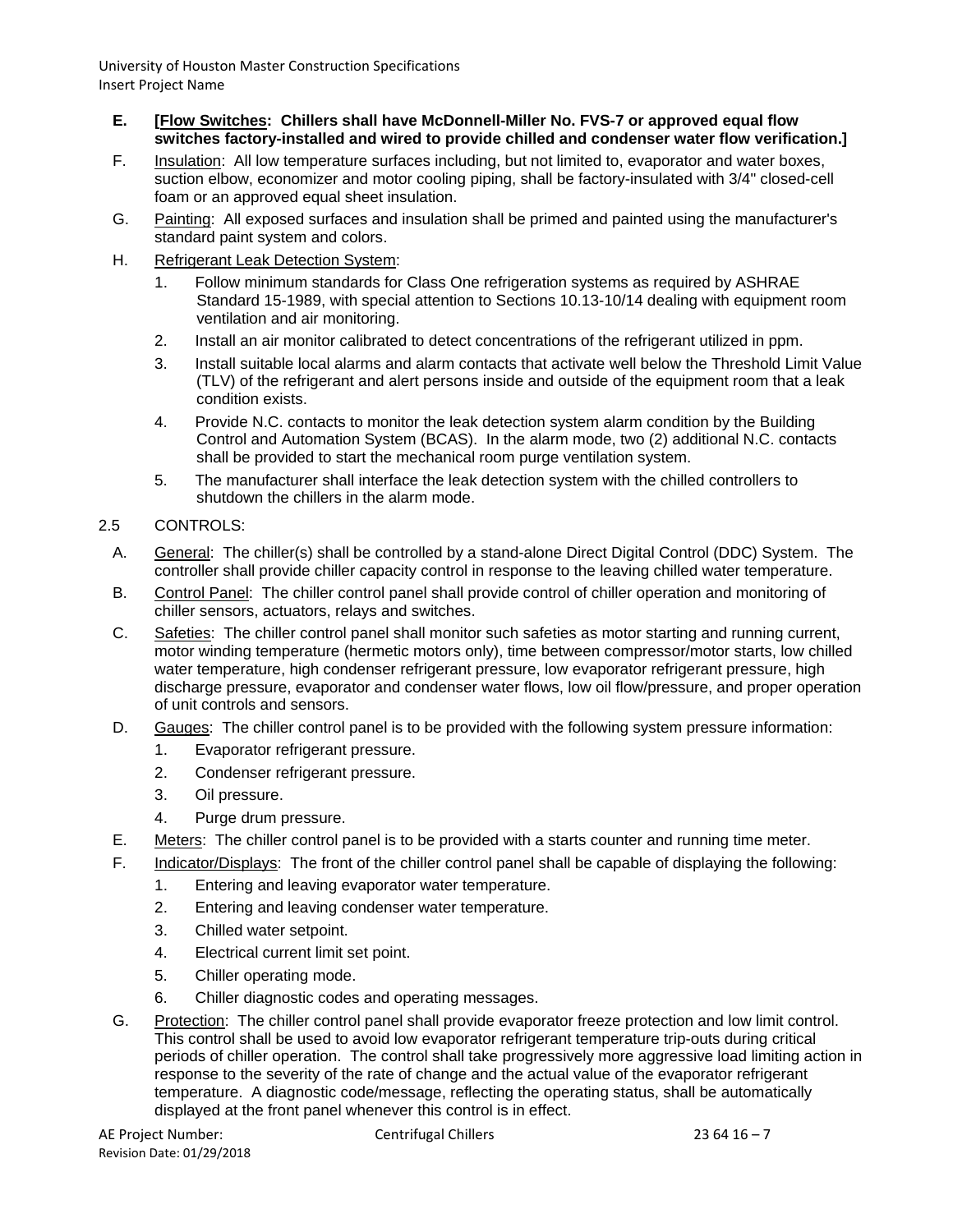- H. Control Interface Outputs: The chiller control panel shall provide a relay output to start the condenser water pump and/or enable the cooling tower temperature controls.
- I. Alarm Outputs: The chiller control panel shall provide an alarm relay output that shall energize whenever a fault requiring manual reset is detected by the panel.
- J. Condenser Limit Control: The chiller control panel shall provide condenser limit control to include a pressure transducer and interconnecting piping and wiring. This control shall be used to avoid high condenser refrigerant pressure trip-outs during critical periods of chiller operation. The control shall take progressively more aggressive load limiting action in response to the severity of the rate of change and actual value of the condenser refrigerant pressure. A diagnostic code/message, reflecting the operating status, shall be automatically displayed at the front panel whenever this control mode is in effect.
- K. Low Temperature Startup: Include necessary controls to allow the water chilling unit to start with a condenser water temperature of 45°F (7.2°C) and operate continuously at 65°F (18.3°C) condenser water temperature. Single stage units or 2-stage units with inlet vanes in front of only one stage of compression, may utilize automatic hot gas bypass to allow operation at reduced load.
- **L. [Chilled Water Temperature Reset: The chiller control panel shall provide leaving chilled water temperature reset based upon return water temperature or ambient temperature.]**

## **[OR]**

- **M. [Chilled Water Temperature Reset: The unit control panel shall provide leaving chilled water temperature reset based upon a pulse width modulated (PWM), [SCR controlled solid state or] 4-20ma or 0-10 VOLTS DIRECT CURRENT signal from a building automation system.]**
- 2.6 600 VOLT STARTERS:
	- A. General: Each chiller motor shall be provided with a **[unit mounted] [free-standing] [SCR controlled solid state or] [star delta closed transition]** starter. Motor starter shall have NEMA 1A gasketed enclosure. **[Unit mounted starters shall be fully wired and tested such that only external power and control wiring connections are required in the field.]** Enclosure shall be constructed of 12 gauge steel minimum with the exception of doors which shall be code gauge steel minimum. **[Unit mounted enclosures shall have ventilating louvers or water cooled heat sinks.]** Each door or enclosure more than 48" high shall have three point vault type latches with padlockable handles and gasketing.
	- B. Connections: Motor starters shall include incoming line provisions for the number and size copper cables shown on the Drawings. Incoming line lugs shall be copper **[mechanical] [compression]** type. Connection directly to the contactors is not permissible.
	- C. Contactors: Star delta starter contactors shall be sized properly, per the NEMA requirements, to the chiller full load and locked rotor currents. Contactors shall have double break main contacts with weld resistant silver cadmium faces. Auxiliary interlocks that interface with the control panel shall have low resistance palladium silver contacts.
	- D. Control Accessories: Each motor starter shall include a control power transformer with fused primary and secondary. Current transformers of the proper size, ratio and burden capacity shall be provided to provide a signal to the control panel and optional devices. Control relays shall be provided within the motor starter to interface with the control panel.
	- E. Starter Wiring: Power wiring within the starter shall be Type MTW copper stranded 90°C. Power wire bends shall show no evidence of nicking or insulation degradation. Control wire shall be Type MTW copper stranded 90°C, 14 gauge minimum.
	- F. Motor Protection: Starter shall include motor protection system incorporating electronic three phase overloads and current transformers. The electronic motor protection system shall monitor and protect against the following conditions:
		- 1. Three phase overload protection.
		- 2. Overload protection during start-up.
		- 3. Phase imbalance.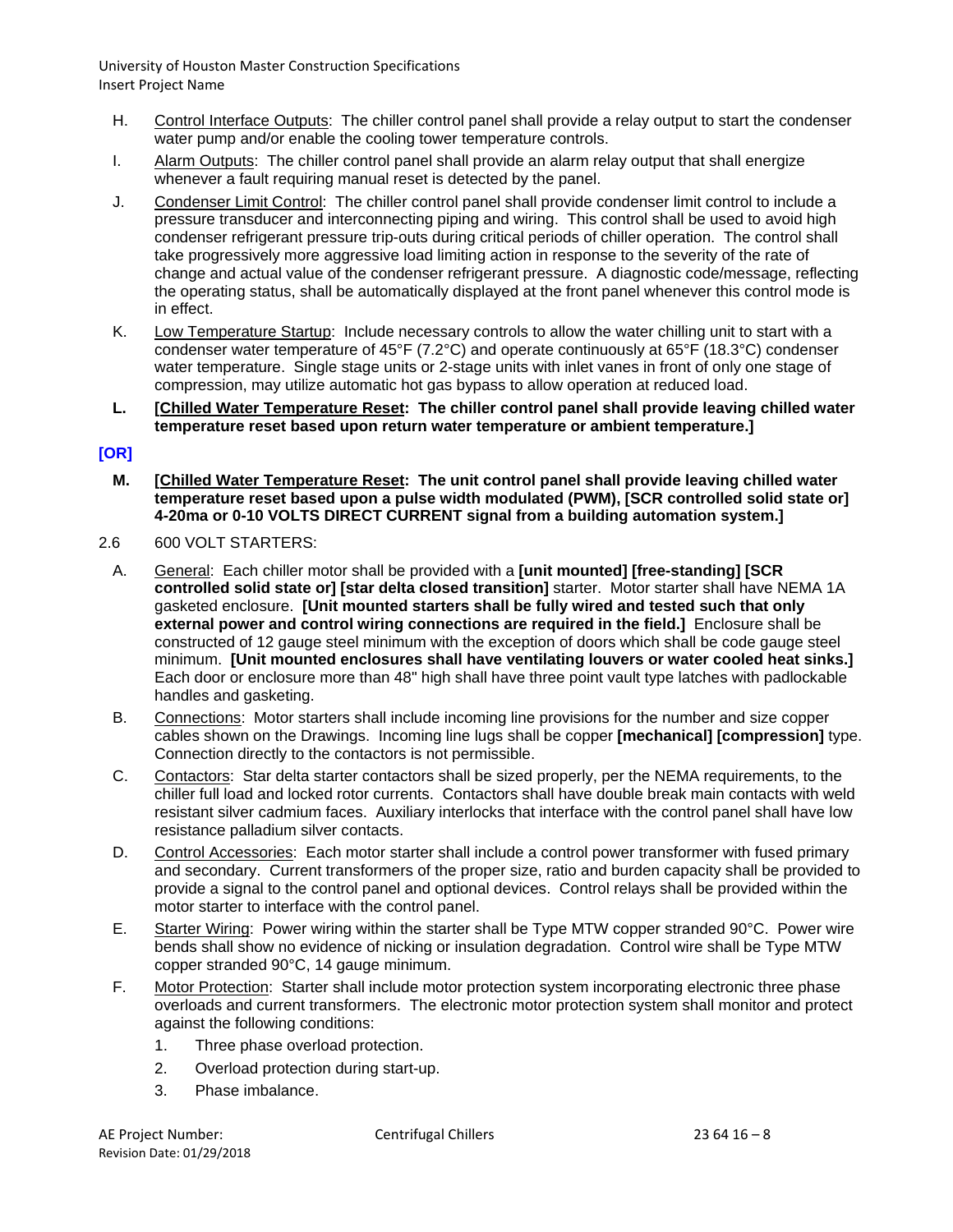- 4. Phase loss.
- 5. Phase reversal.
- 6. Low voltage.
- 7. Distribution fault protection consisting of 3-phase, current sensing devices that monitor the status of the current. Distribution faults of 1-1/2 electrical cycle durations shall be detected and the compressor motor shall be disconnected within six electrical cycles.
- 8. A lockout transition safety circuit shall be provided to prevent damage from prolonged energization due to malfunction of the transition contractor. Malfunction shall cause the machine to be shutdown and the "starter circuit fault" indicator to be displayed. The overload system shall be coordination with the current control system to provide fail-safe circuitry. A single adjustment shall be used to set all three overloads.
- 9. **[The motor protection system can, at the manufacturer's option, be furnished as part of the chiller control panel.]**
- G. Ambient Temperature: The starter shall be able to operate in temperatures up to 120°F.
- H. Additional Features: The following starter features shall be provided:

# **[EDIT TO SUIT PROJECT]**

1. **[Circuit Breaker: Starter shall contain a circuit breaker with an interrupting capacity of [\_\_\_\_\_] RMS symmetrical amperes. Operating handle and trip indicator shall be located in the door. This handle shall be capable of being padlocked.]**

# **[OR]**

- 2. **[Disconnect: A nonfused disconnect switch shall be provided.]**
- 3. Ammeters and Voltmeters: Three ammeters shall be provided, one per phase. Ammeters shall be calibrated so the inrush current can be indicated. Three voltmeters shall be provided, each reading a phase-to-phase voltage.
- 4. UL Approval: Starters shall be Underwriters' Laboratories, Inc. approved.
- 5. **[Capacitors: Power Factor Correction Capacitors shall be provided to correct to 93.5- 95.5% at full load conditions (free standing starters only).]**

#### **PART 3 - GENERAL**

- 3.1 INSTALLATION:
	- A. General: Install chillers, including components and controls required for chiller operation, in accordance with chiller manufacturer's instructions.
	- B. Location: Locate chiller in general position indicated in relation to other work. Position chiller with sufficient clearance for normal service and maintenance, including clearance for cleaning and replacement of tubes and motor.
	- C. Components: Install auxiliary piping, solenoid valves, shutoff valves, water strainers and controls for accessory systems, including but not limited to, oil cooler, compressor motor cooler, and purge and transfer system. Comply with manufacturer's instructions.
	- D. Interlock: Interlock flow switches with chiller controls in accordance with the manufacturer's instructions, except as otherwise indicated.
	- E. Supervision: The unit manufacturer shall supervise the installation and final checkout of the electrical interlock control wiring and review the location of the flow switches so that they perform the safety function without faulty operation or excessive vibration of the sensor.
- F. Finish: Paint damaged and abraded factory finish with touch-up paint matching factory finish.

#### 3.2 RELATED WORK:

- A. General: Provide work related to and connected to chiller work and required for a complete chiller installation, including, but not limited to:
	- 1. Piping connections including provisions for disconnecting and servicing of chiller and cleaning/ replacing of tubes.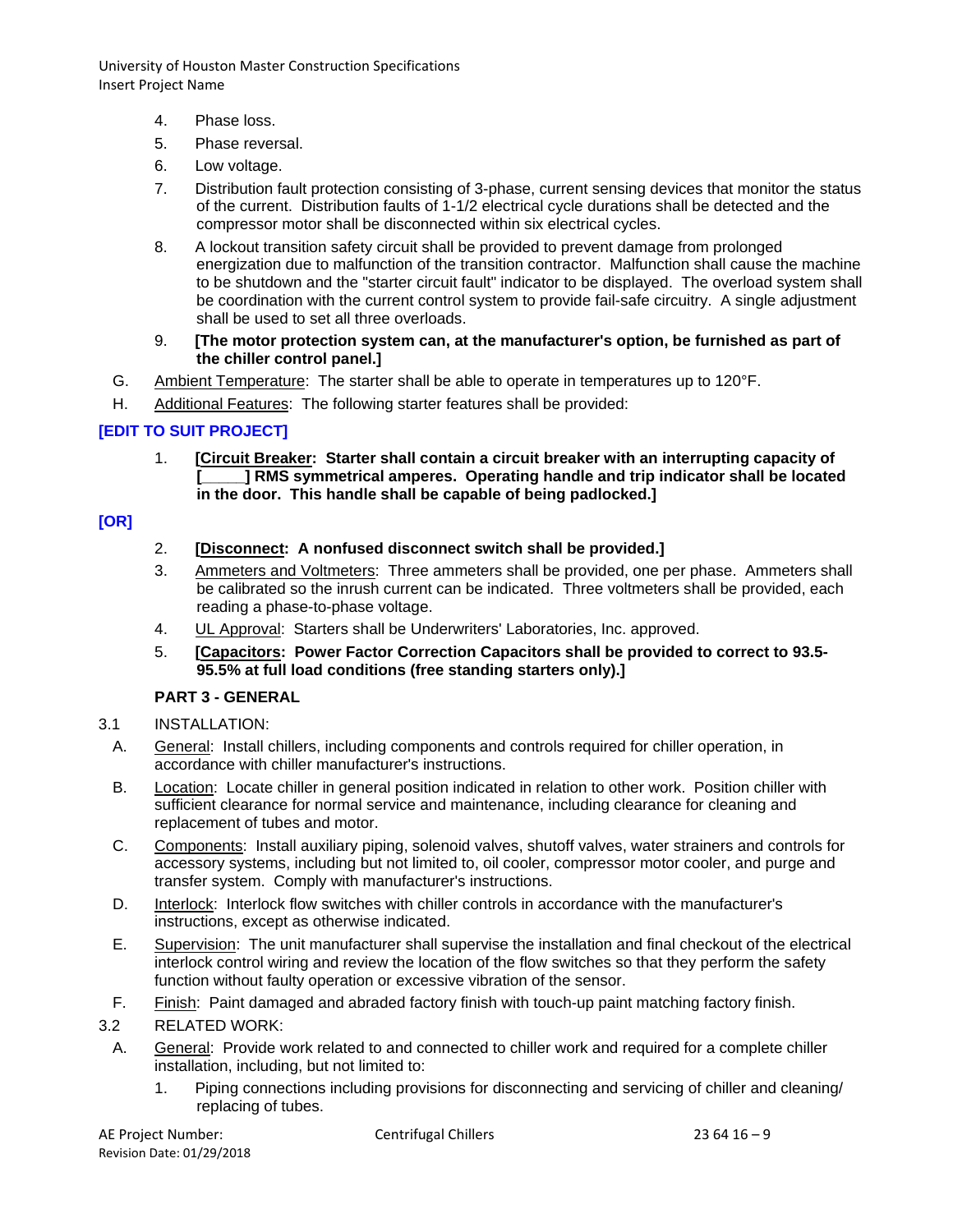- 2. Relief pipe from chiller relief opening to the outside, including a dirt trap and flexible connection. Size relief piping as recommended by the manufacturer.
- 3. Tapping in condenser lines for acid cleaning.
- 4. Isolation of chilled water and condenser water piping connections to chiller.
- 5. Balancing valves in water piping for balancing system operations.
- 6. Pipe strainers to protect chiller components and controls including pumps, automatic modulating valves, and pneumatic controls.
- 7. Pipe support and bracing, adequately separated from chiller work in a manner preventing transfer of pipe stresses to chiller components.
- 8. Flow switches or pressure differential switches, properly installed in a horizontal run of the chilled water piping and condenser water piping near the chiller.
- 9. Connecting all miscellaneous piping including oil cooler and auxiliary water piping.
- 10. Vibration and noise isolation as specified in Section 23 05 48.
- 11. Ambient room conditions, including additional cooling, if required, for open drive motors.
- 12. Wiring of flow switches or pressure differential switches for chiller interlock.
- 13. Pressure gauges and thermometers as specified in Section 23 20 10, "HVAC Piping Valves and Accessories".
- 14. Electrical wiring by Division 26 to compressor motor controller with interconnecting wiring to chiller control panel and unit motors, as required.
- 15. Electrical wiring by Division 26 to oil pump/starter, refrigeration transfer compressor/starter and controls, if required.
- 16. The unit control circuit shall be arranged so that on start up, the chilled water pump, condenser water pump and oil pump shall start first and the compressor motor shall start after operation conditions have been satisfied. On shutdown, the compressor motor shall stop first and the chilled water pump, condenser water pump and oil pump shall stop after a suitable time-delay period.
- B. Prestart-up: Complete the preparation and review the report on related work prior to chiller start up; do not start chiller until inadequacies have been corrected in a manner acceptable to the chiller Installer.

#### 3.3 START-UP SERVICES:

- A. Manufacturer Supervision: A factory-trained technical service representative of the manufacturer shall supervise the field-assembly (if any), installation and startup of each chiller, for a minimum of five working days, plus one additional day for each chiller unit in excess of one unit. Prepare manufacturer's written report/log of the installation and startup, signed by the service representative and the Owner.
	- 1. Representative shall supervise leak testing, evacuation, dehydration, vacuum pumping, charging, lubrication, including the filling of reservoirs and confirm that lubricant is of the quantity and type as instructed by the manufacturer.
	- 2. Representative shall instruct the Owner's operating personnel in the operation and service of the units for a period of one week, based on a 40 hour week, excluding nights, weekends, and travel time to and from the Project.
- B. Sustained Operation: Do not place chiller in sustained operation prior to initial balancing of the mechanical systems affected by chiller operation. Refer to requirements of Section 15020, "Operational Test-Adjust-Balance".
- C. Cooperation: Cooperate with other trades and installers of other work during the testing, adjusting, balancing, and start up of mechanical systems.

#### 3.4 TESTING:

- A. General: Except as otherwise indicated, test chiller in accordance with ARI Standard 550-90.
- B. Pressure Test: Conduct a standing pressure test on the refrigerant circuit for a period of 12 hours using nitrogen without exceeding test pressure recommended by the manufacturer. Conduct a standing vacuum test on the vessel equal to 1 mm Hg absolute for a 24 hour period. Refrigerant shall